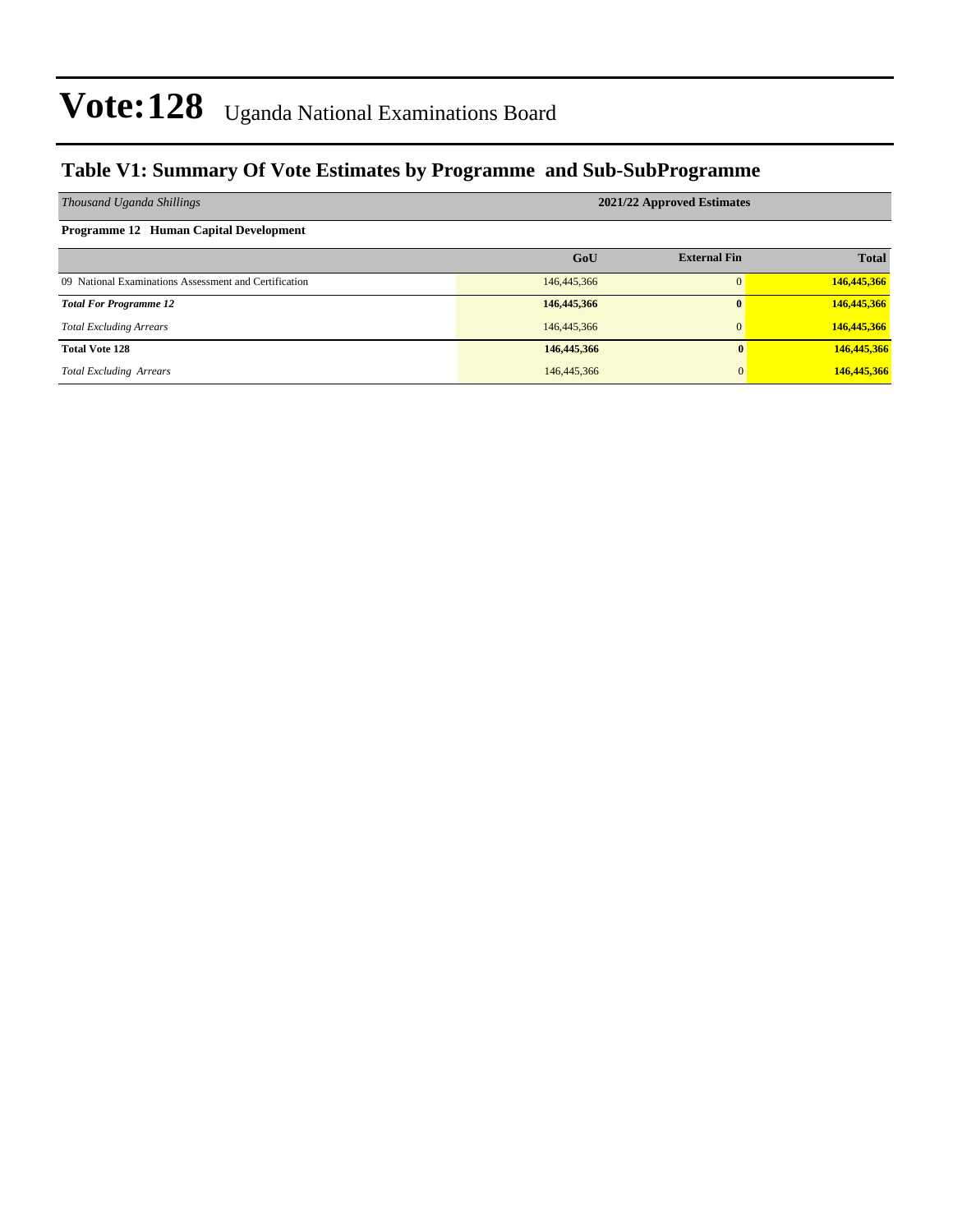#### **Table V2: Summary Of Vote Estimates by Sub-SubProgramme,Department and Project**

| Thousand Uganda Shillings                                                                  |                  | 2020/21 Approved Budget |              | 2021/22 Approved Estimates |             |                               |              |  |  |  |  |
|--------------------------------------------------------------------------------------------|------------------|-------------------------|--------------|----------------------------|-------------|-------------------------------|--------------|--|--|--|--|
| <b>Sub-SubProgramme 09 National Examinations Assessment and Certification</b>              |                  |                         |              |                            |             |                               |              |  |  |  |  |
| <b>Recurrent Budget Estimates</b>                                                          | <b>Wage</b>      | <b>Non-Wage</b>         | <b>AIA</b>   | <b>Total</b>               | <b>Wage</b> | <b>Non-Wage</b>               | <b>Total</b> |  |  |  |  |
| 01 Headquarters                                                                            | 12,360,000       | 97,685,366              | $\mathbf{0}$ | 110,045,366                | 12,360,000  | 97,685,366                    | 110,045,366  |  |  |  |  |
| <b>Total Recurrent Budget Estimates for Sub-</b><br><b>SubProgramme</b>                    | 12,360,000       | 97,685,366              | 0            | 110,045,366                | 12,360,000  | 97,685,366                    | 110,045,366  |  |  |  |  |
| <b>Development Budget Estimates</b>                                                        | <b>GoU Dev't</b> | <b>External Fin</b>     | <b>AIA</b>   | <b>Total</b>               |             | <b>GoU Dev't External Fin</b> | <b>Total</b> |  |  |  |  |
| 1356 Uganda National Examination Board (UNEB)<br><b>Infrastructure Development Project</b> | 11,229,000       | $\mathbf{0}$            | $\mathbf{0}$ | 11,229,000                 | 16,500,000  | $\overline{0}$                | 16,500,000   |  |  |  |  |
| 1649 Retooling of Uganda National Examinations Board                                       | 18,871,000       | $\mathbf{0}$            | $\mathbf{0}$ | 18,871,000                 | 19,900,000  | $\mathbf{0}$                  | 19,900,000   |  |  |  |  |
| <b>Total Development Budget Estimates for Sub-</b><br><b>SubProgramme</b>                  | 30,100,000       | $\mathbf{0}$            | 0            | 30,100,000                 | 36,400,000  | $\mathbf{0}$                  | 36,400,000   |  |  |  |  |
|                                                                                            | GoU              | <b>External Fin</b>     | <b>AIA</b>   | <b>Total</b>               | GoU         | <b>External Fin</b>           | <b>Total</b> |  |  |  |  |
| <b>Total For Sub-SubProgramme 09</b>                                                       | 140.145.366      | $\mathbf{0}$            | 0            | 140,145,366                | 146,445,366 | $\mathbf{0}$                  | 146,445,366  |  |  |  |  |
| <b>Total Excluding Arrears</b>                                                             | 140, 145, 366    | $\boldsymbol{0}$        | $\mathbf{0}$ | 140,145,366                | 146,445,366 | $\mathbf{0}$                  | 146,445,366  |  |  |  |  |
| <b>Total Vote 128</b>                                                                      | 140,145,366      | 0                       | $\bf{0}$     | 140,145,366                | 146,445,366 | $\bf{0}$                      | 146,445,366  |  |  |  |  |
| <b>Total Excluding Arrears</b>                                                             | 140,145,366      | $\Omega$                | $\mathbf{0}$ | 140,145,366                | 146,445,366 | $\mathbf{0}$                  | 146,445,366  |  |  |  |  |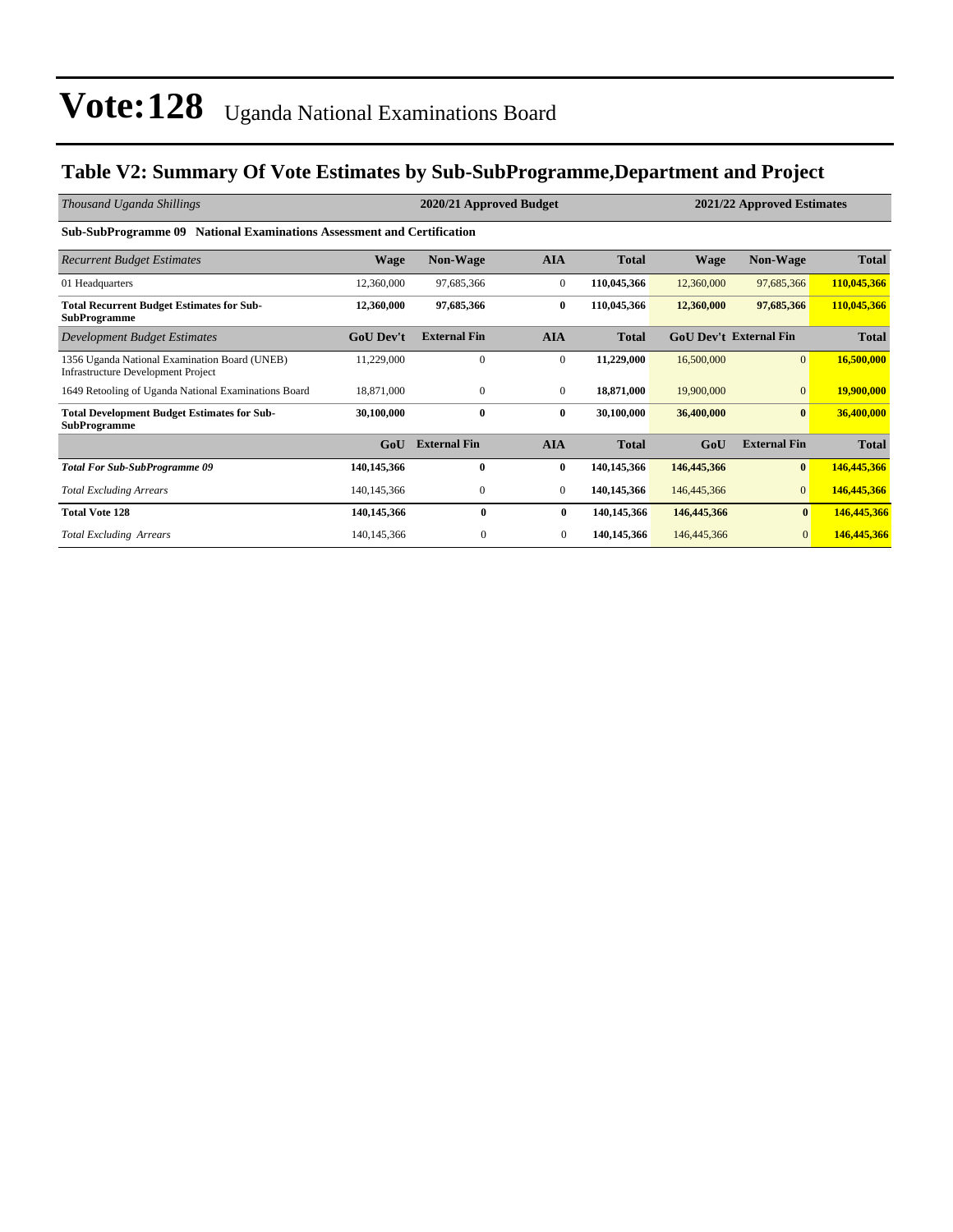#### **Table V3: Summary Vote Estimates by Item**

| Thousand Uganda Shillings                                   | 2020/21 Approved Budget |                     |                  |              | 2021/22 Approved Estimates |                     |              |  |
|-------------------------------------------------------------|-------------------------|---------------------|------------------|--------------|----------------------------|---------------------|--------------|--|
|                                                             | GoU                     | <b>External Fin</b> | AIA              | <b>Total</b> | GoU                        | <b>External Fin</b> | <b>Total</b> |  |
| <b>Employees, Goods and Services (Outputs Provided)</b>     | 110,045,366             | $\bf{0}$            | $\pmb{0}$        | 110,045,366  | 110,045,366                | $\pmb{0}$           | 110,045,366  |  |
| 211102 Contract Staff Salaries                              | 12,360,000              | $\bf{0}$            | $\bf{0}$         | 12,360,000   | 12,360,000                 | $\bf{0}$            | 12,360,000   |  |
| 211103 Allowances (Inc. Casuals, Temporary)                 | 2,418,111               | $\bf{0}$            | $\bf{0}$         | 2,418,111    | 2,249,611                  | $\bf{0}$            | 2,249,611    |  |
| 212101 Social Security Contributions                        | 1,236,000               | $\bf{0}$            | $\bf{0}$         | 1,236,000    | 1,236,000                  | $\bf{0}$            | 1,236,000    |  |
| 212102 Pension for General Civil Service                    | 1,309,178               | $\bf{0}$            | $\bf{0}$         | 1,309,178    | 1,309,178                  | $\bf{0}$            | 1,309,178    |  |
| 213001 Medical expenses (To employees)                      | 705,250                 | $\bf{0}$            | $\bf{0}$         | 705,250      | 705,250                    | $\bf{0}$            | 705,250      |  |
| 213002 Incapacity, death benefits and funeral expenses      | 100,000                 | $\bf{0}$            | $\bf{0}$         | 100,000      | 100,000                    | $\bf{0}$            | 100,000      |  |
| 213004 Gratuity Expenses                                    | 931,350                 | $\bf{0}$            | $\bf{0}$         | 931,350      | 931,350                    | $\bf{0}$            | 931,350      |  |
| 221001 Advertising and Public Relations                     | 272,100                 | $\bf{0}$            | $\bf{0}$         | 272,100      | 272,100                    | $\bf{0}$            | 272,100      |  |
| 221002 Workshops and Seminars                               | 2,230,673               | $\bf{0}$            | $\bf{0}$         | 2,230,673    | 1,431,480                  | $\bf{0}$            | 1,431,480    |  |
| 221003 Staff Training                                       | 2,569,813               | $\bf{0}$            | $\bf{0}$         | 2,569,813    | 2,019,813                  | $\bf{0}$            | 2,019,813    |  |
| 221007 Books, Periodicals & Newspapers                      | 25,226                  | $\bf{0}$            | 0                | 25,226       | 25,226                     | $\bf{0}$            | 25,226       |  |
| 221008 Computer supplies and Information Technology<br>(TT) | 8,306,257               | $\bf{0}$            | $\bf{0}$         | 8,306,257    | 8,485,326                  | $\bf{0}$            | 8,485,326    |  |
| 221009 Welfare and Entertainment                            | 1,705,462               | $\bf{0}$            | $\bf{0}$         | 1,705,462    | 1,405,462                  | $\bf{0}$            | 1,405,462    |  |
| 221010 Special Meals and Drinks                             | 10,515,358              | $\bf{0}$            | $\bf{0}$         | 10,515,358   | 10,515,358                 | $\bf{0}$            | 10,515,358   |  |
| 221011 Printing, Stationery, Photocopying and Binding       | 12,736,738              | $\bf{0}$            | $\bf{0}$         | 12,736,738   | 15,846,951                 | $\bf{0}$            | 15,846,951   |  |
| 221014 Bank Charges and other Bank related costs            | 80,000                  | $\bf{0}$            | $\bf{0}$         | 80,000       | $\bf{0}$                   | $\bf{0}$            | $\bf{0}$     |  |
| 221017 Subscriptions                                        | 94,417                  | $\bf{0}$            | 0                | 94,417       | 94,417                     | $\bf{0}$            | 94,417       |  |
| 222001 Telecommunications                                   | 141,000                 | $\bf{0}$            | $\bf{0}$         | 141,000      | 141,000                    | $\bf{0}$            | 141,000      |  |
| 222002 Postage and Courier                                  | 45,000                  | $\bf{0}$            | 0                | 45,000       | 30,000                     | $\bf{0}$            | 30,000       |  |
| 223002 Rates                                                | 50,400                  | $\bf{0}$            | $\bf{0}$         | 50,400       | 50,400                     | $\bf{0}$            | 50,400       |  |
| 223003 Rent – (Produced Assets) to private entities         | 432,096                 | $\bf{0}$            | $\bf{0}$         | 432,096      | 300,000                    | $\bf{0}$            | 300,000      |  |
| 223004 Guard and Security services                          | 242,739                 | $\bf{0}$            | $\bf{0}$         | 242,739      | 242,739                    | $\bf{0}$            | 242,739      |  |
| 223005 Electricity                                          | 353,787                 | $\bf{0}$            | $\bf{0}$         | 353,787      | 353,787                    | $\bf{0}$            | 353,787      |  |
| 223006 Water                                                | 52,720                  | $\bf{0}$            | $\bf{0}$         | 52,720       | 52,720                     | $\bf{0}$            | 52,720       |  |
| 224001 Medical Supplies                                     | 674,810                 | $\bf{0}$            | $\bf{0}$         | 674,810      | 674,810                    | $\bf{0}$            | 674,810      |  |
| 224004 Cleaning and Sanitation                              | 98,960                  | $\bf{0}$            | 0                | 98,960       | 98,960                     | $\bf{0}$            | 98,960       |  |
| 225001 Consultancy Services- Short term                     | 16,244,244              | $\bf{0}$            | $\bf{0}$         | 16,244,244   | 16,880,959                 | $\bf{0}$            | 16,880,959   |  |
| 225002 Consultancy Services-Long-term                       | 1,681,564               | $\bf{0}$            | 0                | 1,681,564    | 1,793,564                  | $\bf{0}$            | 1,793,564    |  |
| 226001 Insurances                                           | 517,200                 | 0                   | 0                | 517,200      | 517,200                    | $\bf{0}$            | 517,200      |  |
| 227001 Travel inland                                        | 25,070,669              | $\bf{0}$            | $\boldsymbol{0}$ | 25,070,669   | 23,123,580                 | $\boldsymbol{0}$    | 23,123,580   |  |
| 227002 Travel abroad                                        | 441,905                 | $\bf{0}$            | $\bf{0}$         | 441,905      | 280,959                    | $\bf{0}$            | 280,959      |  |
| 227003 Carriage, Haulage, Freight and transport hire        | 3,036,880               | $\bf{0}$            | 0                | 3,036,880    | 3,150,764                  | $\boldsymbol{0}$    | 3,150,764    |  |
| 227004 Fuel, Lubricants and Oils                            | 527,054                 | $\bf{0}$            | $\bf{0}$         | 527,054      | 846,254                    | $\bf{0}$            | 846,254      |  |
| 228001 Maintenance - Civil                                  | 248,400                 | $\bf{0}$            | $\bf{0}$         | 248,400      | 228,400                    | $\bf{0}$            | 228,400      |  |
| 228002 Maintenance - Vehicles                               | 312,935                 | $\bf{0}$            | $\bf{0}$         | 312,935      | 250,000                    | $\bf{0}$            | 250,000      |  |
| 228003 Maintenance – Machinery, Equipment &<br>Furniture    | 2,277,068               | $\bf{0}$            | $\boldsymbol{0}$ | 2,277,068    | 2,041,747                  | $\bf{0}$            | 2,041,747    |  |
| <b>Investment</b> (Capital Purchases)                       | 30,100,000              | $\bf{0}$            | $\bf{0}$         | 30,100,000   | 36,400,000                 | $\bf{0}$            | 36,400,000   |  |
| 312101 Non-Residential Buildings                            | 11,229,000              | $\bf{0}$            | $\bf{0}$         | 11,229,000   | 16,500,000                 | $\bf{0}$            | 16,500,000   |  |
| 312201 Transport Equipment                                  | 1,250,000               | $\bf{0}$            | 0                | 1,250,000    | 1,200,000                  | $\bf{0}$            | 1,200,000    |  |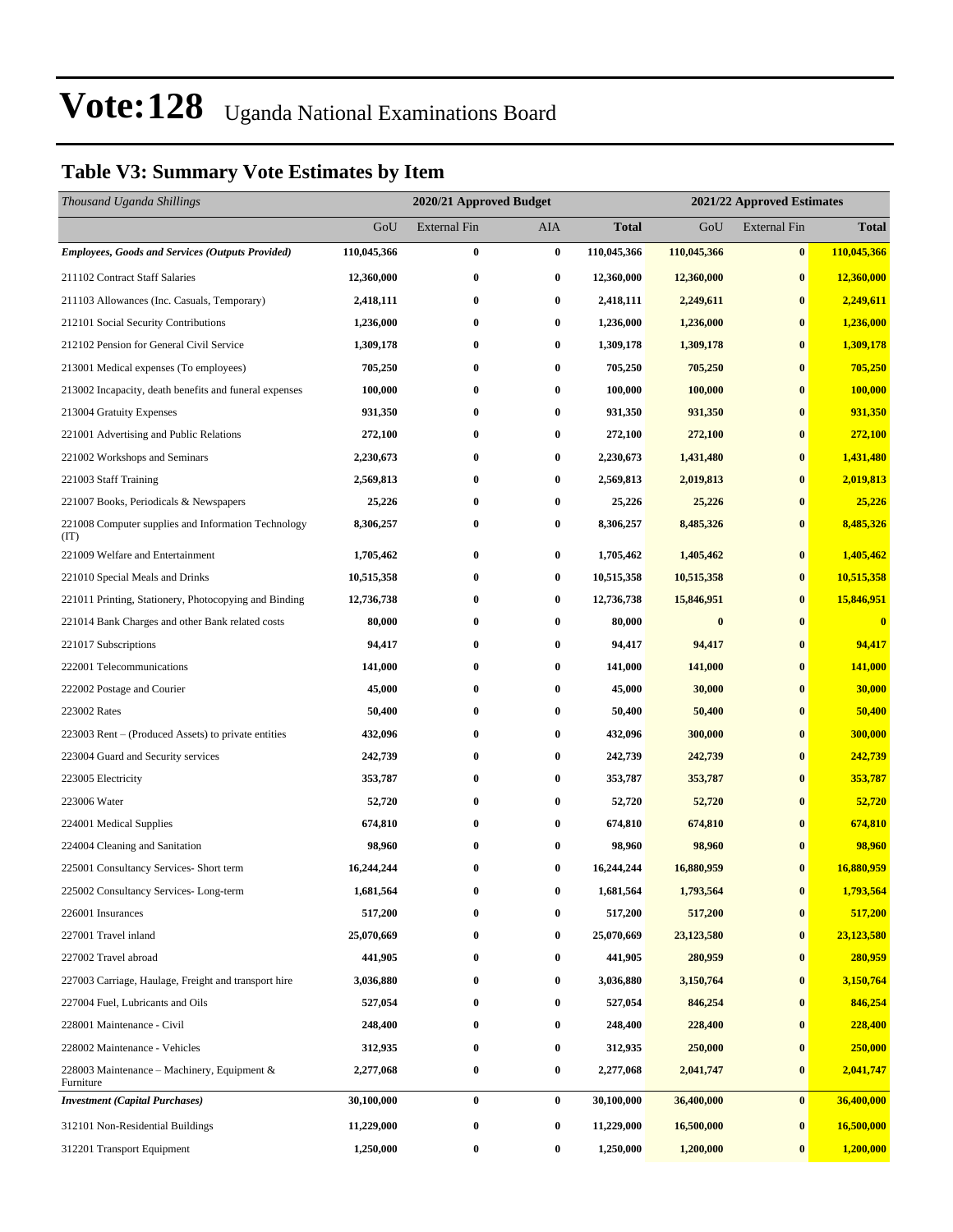| 312202 Machinery and Equipment | 17,437,448    |  | 17.437.448  | 18,500,000  | $\mathbf{0}$ | 18,500,000  |
|--------------------------------|---------------|--|-------------|-------------|--------------|-------------|
| 312203 Furniture & Fixtures    | 183,552       |  | 183.552     | 200,000     | $\mathbf{0}$ | 200,000     |
| <b>Grand Total Vote 128</b>    | 140,145,366   |  | 140,145,366 | 146,445,366 |              | 146,445,366 |
| <b>Total Excluding Arrears</b> | 140, 145, 366 |  | 140,145,366 | 146,445,366 |              | 146,445,366 |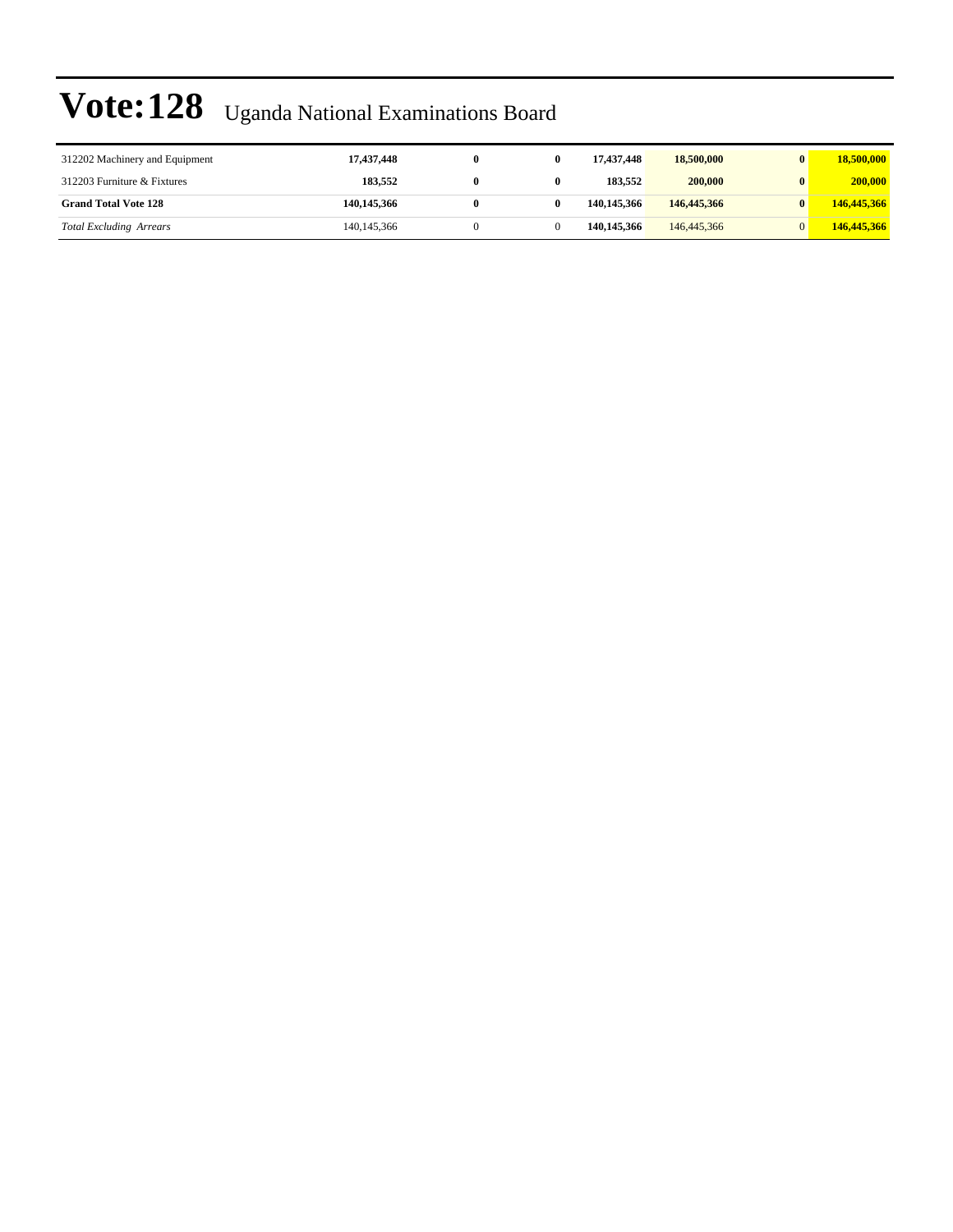#### **Table V4: Detailed Estimates by Sub-SubProgramme, Department,Project and Budget Output and Item**

#### *Sub-SubProgrammme 09 National Examinations Assessment and Certification*

*Recurrent Budget Estimates*

| <b>Department 01 Headquarters</b>                               |                  |                         |                  |              |                            |              |              |  |
|-----------------------------------------------------------------|------------------|-------------------------|------------------|--------------|----------------------------|--------------|--------------|--|
| Thousand Uganda Shillings                                       |                  | 2020/21 Approved Budget |                  |              | 2021/22 Approved Estimates |              |              |  |
| <b>Outputs Provided</b>                                         | Wage             | Non Wage                | AIA              | <b>Total</b> | Wage                       | Non Wage     | <b>Total</b> |  |
| <b>Budget Output 070901 Primary Leaving Examinations</b>        |                  |                         |                  |              |                            |              |              |  |
| 211103 Allowances (Inc. Casuals, Temporary)                     | $\overline{0}$   | 207,815                 | $\boldsymbol{0}$ | 207,815      | $\mathbf{0}$               | 207,815      | 207,815      |  |
| 221002 Workshops and Seminars                                   | $\boldsymbol{0}$ | 345,916                 | $\mathbf{0}$     | 345,916      | $\mathbf{0}$               | 345,916      | 345,916      |  |
| 221003 Staff Training                                           | $\boldsymbol{0}$ | 143,639                 | $\mathbf{0}$     | 143,639      | $\mathbf{0}$               | 143,639      | 143,639      |  |
| 221008 Computer supplies and Information Technology (IT)        | $\boldsymbol{0}$ | 265,800                 | $\boldsymbol{0}$ | 265,800      | $\bf{0}$                   | 265,800      | 265,800      |  |
| 221010 Special Meals and Drinks                                 | $\boldsymbol{0}$ | 2,444,925               | $\boldsymbol{0}$ | 2,444,925    | $\boldsymbol{0}$           | 2,444,925    | 2,444,925    |  |
| 221011 Printing, Stationery, Photocopying and Binding           | $\overline{0}$   | 450,450                 | $\boldsymbol{0}$ | 450,450      | $\mathbf{0}$               | 450,450      | 450,450      |  |
| 225001 Consultancy Services- Short term                         | $\overline{0}$   | 3,174,654               | $\mathbf{0}$     | 3,174,654    | $\mathbf{0}$               | 3,174,654    | 3,174,654    |  |
| 227001 Travel inland                                            | $\boldsymbol{0}$ | 6,917,961               | $\boldsymbol{0}$ | 6,917,961    | $\boldsymbol{0}$           | 6,917,961    | 6,917,961    |  |
| 227003 Carriage, Haulage, Freight and transport hire            | $\boldsymbol{0}$ | 1,063,840               | $\boldsymbol{0}$ | 1,063,840    | $\bf{0}$                   | 1,063,840    | 1,063,840    |  |
| <b>Total Cost of Budget Output 01</b>                           | 0                | 15,015,000              | 0                | 15,015,000   | $\boldsymbol{\theta}$      | 15,015,000   | 15,015,000   |  |
| <b>Budget Output 070902 Secondary Education</b>                 |                  |                         |                  |              |                            |              |              |  |
| 211103 Allowances (Inc. Casuals, Temporary)                     | $\boldsymbol{0}$ | 465,721                 | $\mathbf{0}$     | 465,721      | $\mathbf{0}$               | 465,721      | 465,721      |  |
| 221002 Workshops and Seminars                                   | $\overline{0}$   | 163,643                 | $\boldsymbol{0}$ | 163,643      | $\boldsymbol{0}$           | 163,643      | 163,643      |  |
| 221003 Staff Training                                           | $\boldsymbol{0}$ | 1,577,673               | $\boldsymbol{0}$ | 1,577,673    | $\boldsymbol{0}$           | 1,592,673    | 1,592,673    |  |
| 221008 Computer supplies and Information Technology (IT)        | $\boldsymbol{0}$ | 4,857,200               | $\mathbf{0}$     | 4,857,200    | $\boldsymbol{0}$           | 4,857,200    | 4,857,200    |  |
| 221009 Welfare and Entertainment                                | $\boldsymbol{0}$ | 63,776                  | $\boldsymbol{0}$ | 63,776       | $\mathbf{0}$               | 76,286       | 76,286       |  |
| 221010 Special Meals and Drinks                                 | $\boldsymbol{0}$ | 6,641,491               | $\mathbf{0}$     | 6,641,491    | $\boldsymbol{0}$           | 6,641,491    | 6,641,491    |  |
| 221011 Printing, Stationery, Photocopying and Binding           | $\boldsymbol{0}$ | 2,217,286               | $\boldsymbol{0}$ | 2,217,286    | $\mathbf{0}$               | 2,487,484    | 2,487,484    |  |
| 221017 Subscriptions                                            | $\boldsymbol{0}$ | $\boldsymbol{0}$        | $\mathbf{0}$     | $\bf{0}$     | $\boldsymbol{0}$           | 1,000        | 1,000        |  |
| 224001 Medical Supplies                                         | $\boldsymbol{0}$ | 524,810                 | $\mathbf{0}$     | 524,810      | $\mathbf{0}$               | 524,810      | 524,810      |  |
| 225001 Consultancy Services- Short term                         | $\boldsymbol{0}$ | 12,781,190              | $\boldsymbol{0}$ | 12,781,190   | $\boldsymbol{0}$           | 13,517,905   | 13,517,905   |  |
| 225002 Consultancy Services-Long-term                           | $\boldsymbol{0}$ | 510,564                 | $\mathbf{0}$     | 510,564      | $\boldsymbol{0}$           | 510,564      | 510,564      |  |
| 227001 Travel inland                                            | $\boldsymbol{0}$ | 14,561,958              | $\boldsymbol{0}$ | 14,561,958   | $\boldsymbol{0}$           | 13,708,536   | 13,708,536   |  |
| 227003 Carriage, Haulage, Freight and transport hire            | $\boldsymbol{0}$ | 1,943,040               | $\mathbf{0}$     | 1,943,040    | $\mathbf{0}$               | 1,943,040    | 1,943,040    |  |
| 228003 Maintenance – Machinery, Equipment & Furniture           | $\boldsymbol{0}$ | 17,608                  | $\mathbf{0}$     | 17,608       | $\mathbf{0}$               | 53,418       | 53,418       |  |
| <b>Total Cost of Budget Output 02</b>                           | 0                | 46,325,960              | 0                | 46,325,960   | $\boldsymbol{\theta}$      | 46,543,771   | 46,543,771   |  |
| <b>Budget Output 070903 Administration and Support Services</b> |                  |                         |                  |              |                            |              |              |  |
| 211102 Contract Staff Salaries                                  | 12,360,000       | $\boldsymbol{0}$        | $\boldsymbol{0}$ | 12,360,000   | 12,360,000                 | $\mathbf{0}$ | 12,360,000   |  |
| 211103 Allowances (Inc. Casuals, Temporary)                     | $\boldsymbol{0}$ | 1,744,575               | $\boldsymbol{0}$ | 1,744,575    | $\boldsymbol{0}$           | 1,576,076    | 1,576,076    |  |
| 212101 Social Security Contributions                            | $\boldsymbol{0}$ | 1,236,000               | $\boldsymbol{0}$ | 1,236,000    | $\boldsymbol{0}$           | 1,236,000    | 1,236,000    |  |
| 212102 Pension for General Civil Service                        | $\boldsymbol{0}$ | 1,309,178               | $\mathbf{0}$     | 1,309,178    | $\mathbf{0}$               | 1,309,178    | 1,309,178    |  |
| 213001 Medical expenses (To employees)                          | $\boldsymbol{0}$ | 705,250                 | $\boldsymbol{0}$ | 705,250      | $\boldsymbol{0}$           | 705,250      | 705,250      |  |
| 213002 Incapacity, death benefits and funeral expenses          | $\boldsymbol{0}$ | 100,000                 | $\mathbf{0}$     | 100,000      | $\boldsymbol{0}$           | 100,000      | 100,000      |  |
| 213004 Gratuity Expenses                                        | $\boldsymbol{0}$ | 931,350                 | $\boldsymbol{0}$ | 931,350      | $\boldsymbol{0}$           | 931,350      | 931,350      |  |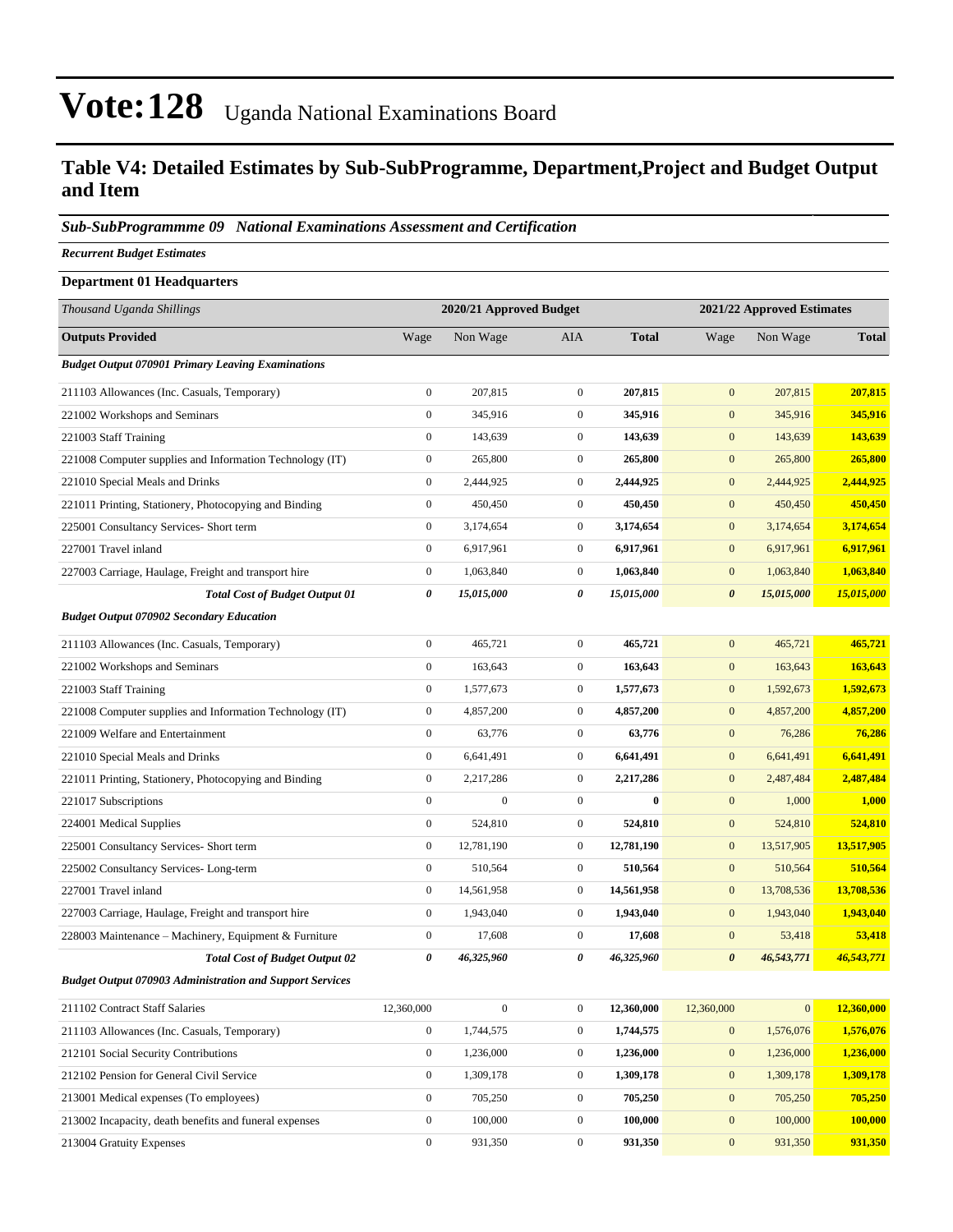| $\boldsymbol{0}$<br>$\boldsymbol{0}$<br>221002 Workshops and Seminars<br>1,721,114<br>1,721,114<br>$\mathbf{0}$<br>921,921<br>$\mathbf{0}$<br>848,501<br>$\overline{0}$<br>$\mathbf{0}$<br>221003 Staff Training<br>848,501<br>283,501<br>$\mathbf{0}$<br>$\overline{0}$<br>25,226<br>25,226<br>$\mathbf{0}$<br>25,226<br>221007 Books, Periodicals & Newspapers<br>$\boldsymbol{0}$<br>3,183,257<br>$\overline{0}$<br>3,183,257<br>$\boldsymbol{0}$<br>3,362,326<br>221008 Computer supplies and Information Technology (IT)<br>$\mathbf{0}$<br>221009 Welfare and Entertainment<br>1,641,686<br>$\boldsymbol{0}$<br>1,641,686<br>$\mathbf{0}$<br>1,329,176<br>$\mathbf{0}$<br>1,428,942<br>$\overline{0}$<br>1,428,942<br>$\mathbf{0}$<br>1,428,942<br>221010 Special Meals and Drinks | 921,921<br>283,501<br>25,226<br>3,362,326<br>1,329,176<br>1,428,942<br>12,909,017<br>$\bf{0}$<br>93,417<br>141,000<br>30,000 |
|------------------------------------------------------------------------------------------------------------------------------------------------------------------------------------------------------------------------------------------------------------------------------------------------------------------------------------------------------------------------------------------------------------------------------------------------------------------------------------------------------------------------------------------------------------------------------------------------------------------------------------------------------------------------------------------------------------------------------------------------------------------------------------------|------------------------------------------------------------------------------------------------------------------------------|
|                                                                                                                                                                                                                                                                                                                                                                                                                                                                                                                                                                                                                                                                                                                                                                                          |                                                                                                                              |
|                                                                                                                                                                                                                                                                                                                                                                                                                                                                                                                                                                                                                                                                                                                                                                                          |                                                                                                                              |
|                                                                                                                                                                                                                                                                                                                                                                                                                                                                                                                                                                                                                                                                                                                                                                                          |                                                                                                                              |
|                                                                                                                                                                                                                                                                                                                                                                                                                                                                                                                                                                                                                                                                                                                                                                                          |                                                                                                                              |
|                                                                                                                                                                                                                                                                                                                                                                                                                                                                                                                                                                                                                                                                                                                                                                                          |                                                                                                                              |
|                                                                                                                                                                                                                                                                                                                                                                                                                                                                                                                                                                                                                                                                                                                                                                                          |                                                                                                                              |
| $\boldsymbol{0}$<br>10,069,003<br>$\overline{0}$<br>10,069,003<br>$\mathbf{0}$<br>12,909,017<br>221011 Printing, Stationery, Photocopying and Binding                                                                                                                                                                                                                                                                                                                                                                                                                                                                                                                                                                                                                                    |                                                                                                                              |
| $\boldsymbol{0}$<br>80,000<br>80,000<br>$\mathbf{0}$<br>$\overline{0}$<br>$\mathbf{0}$<br>221014 Bank Charges and other Bank related costs                                                                                                                                                                                                                                                                                                                                                                                                                                                                                                                                                                                                                                               |                                                                                                                              |
| $\mathbf{0}$<br>94,417<br>$\overline{0}$<br>94,417<br>$\mathbf{0}$<br>93,417<br>221017 Subscriptions                                                                                                                                                                                                                                                                                                                                                                                                                                                                                                                                                                                                                                                                                     |                                                                                                                              |
| $\boldsymbol{0}$<br>141,000<br>$\overline{0}$<br>141,000<br>141,000<br>222001 Telecommunications<br>$\mathbf{0}$                                                                                                                                                                                                                                                                                                                                                                                                                                                                                                                                                                                                                                                                         |                                                                                                                              |
| $\boldsymbol{0}$<br>$\overline{0}$<br>45,000<br>45,000<br>$\mathbf{0}$<br>30,000<br>222002 Postage and Courier                                                                                                                                                                                                                                                                                                                                                                                                                                                                                                                                                                                                                                                                           |                                                                                                                              |
| 223002 Rates<br>$\mathbf{0}$<br>50,400<br>$\overline{0}$<br>50,400<br>$\mathbf{0}$<br>50,400                                                                                                                                                                                                                                                                                                                                                                                                                                                                                                                                                                                                                                                                                             | 50,400                                                                                                                       |
| $\boldsymbol{0}$<br>432,096<br>$\overline{0}$<br>432,096<br>$\mathbf{0}$<br>300,000<br>223003 Rent – (Produced Assets) to private entities                                                                                                                                                                                                                                                                                                                                                                                                                                                                                                                                                                                                                                               | 300,000                                                                                                                      |
| $\boldsymbol{0}$<br>$\overline{0}$<br>223004 Guard and Security services<br>242,739<br>242,739<br>$\mathbf{0}$<br>242,739                                                                                                                                                                                                                                                                                                                                                                                                                                                                                                                                                                                                                                                                | 242,739                                                                                                                      |
| $\mathbf{0}$<br>$\overline{0}$<br>353,787<br>$\boldsymbol{0}$<br>223005 Electricity<br>353,787<br>353,787                                                                                                                                                                                                                                                                                                                                                                                                                                                                                                                                                                                                                                                                                | 353,787                                                                                                                      |
| $\mathbf{0}$<br>$\overline{0}$<br>52,720<br>$\mathbf{0}$<br>52,720<br>223006 Water<br>52,720                                                                                                                                                                                                                                                                                                                                                                                                                                                                                                                                                                                                                                                                                             | 52,720                                                                                                                       |
| $\mathbf{0}$<br>150,000<br>$\overline{0}$<br>150,000<br>$\mathbf{0}$<br>224001 Medical Supplies<br>150,000                                                                                                                                                                                                                                                                                                                                                                                                                                                                                                                                                                                                                                                                               | 150,000                                                                                                                      |
| $\boldsymbol{0}$<br>98,960<br>$\boldsymbol{0}$<br>98,960<br>$\mathbf{0}$<br>98,960<br>224004 Cleaning and Sanitation                                                                                                                                                                                                                                                                                                                                                                                                                                                                                                                                                                                                                                                                     | 98,960                                                                                                                       |
| $\mathbf{0}$<br>288,400<br>$\overline{0}$<br>288,400<br>$\mathbf{0}$<br>225001 Consultancy Services- Short term<br>188,400                                                                                                                                                                                                                                                                                                                                                                                                                                                                                                                                                                                                                                                               | 188,400                                                                                                                      |
| $\boldsymbol{0}$<br>$\overline{0}$<br>$\mathbf{0}$<br>225002 Consultancy Services-Long-term<br>1,171,000<br>1,171,000<br>1,283,000                                                                                                                                                                                                                                                                                                                                                                                                                                                                                                                                                                                                                                                       | 1,283,000                                                                                                                    |
| $\boldsymbol{0}$<br>$\overline{0}$<br>$\mathbf{0}$<br>226001 Insurances<br>517,200<br>517,200<br>517,200                                                                                                                                                                                                                                                                                                                                                                                                                                                                                                                                                                                                                                                                                 | 517,200                                                                                                                      |
| $\mathbf{0}$<br>227001 Travel inland<br>3,590,750<br>$\overline{0}$<br>3,590,750<br>$\boldsymbol{0}$<br>2,497,084                                                                                                                                                                                                                                                                                                                                                                                                                                                                                                                                                                                                                                                                        | 2,497,084                                                                                                                    |
| $\boldsymbol{0}$<br>441,905<br>$\overline{0}$<br>441,905<br>$\mathbf{0}$<br>280,959<br>227002 Travel abroad                                                                                                                                                                                                                                                                                                                                                                                                                                                                                                                                                                                                                                                                              | 280,959                                                                                                                      |
| $\boldsymbol{0}$<br>30,000<br>$\overline{0}$<br>30,000<br>$\mathbf{0}$<br>143,884<br>227003 Carriage, Haulage, Freight and transport hire                                                                                                                                                                                                                                                                                                                                                                                                                                                                                                                                                                                                                                                | 143,884                                                                                                                      |
| $\boldsymbol{0}$<br>$\boldsymbol{0}$<br>227004 Fuel, Lubricants and Oils<br>527,054<br>527,054<br>$\mathbf{0}$<br>846,254                                                                                                                                                                                                                                                                                                                                                                                                                                                                                                                                                                                                                                                                | 846,254                                                                                                                      |
| $\mathbf{0}$<br>248,400<br>$\overline{0}$<br>248,400<br>$\mathbf{0}$<br>228,400<br>228001 Maintenance - Civil                                                                                                                                                                                                                                                                                                                                                                                                                                                                                                                                                                                                                                                                            | 228,400                                                                                                                      |
| $\boldsymbol{0}$<br>$\overline{0}$<br>312,935<br>228002 Maintenance - Vehicles<br>312,935<br>$\mathbf{0}$<br>250,000                                                                                                                                                                                                                                                                                                                                                                                                                                                                                                                                                                                                                                                                     | 250,000                                                                                                                      |
| $\boldsymbol{0}$<br>2,259,460<br>$\boldsymbol{0}$<br>2,259,460<br>$\mathbf{0}$<br>1,988,328<br>228003 Maintenance – Machinery, Equipment & Furniture                                                                                                                                                                                                                                                                                                                                                                                                                                                                                                                                                                                                                                     | 1,988,328                                                                                                                    |
| <b>Total Cost of Budget Output 03</b><br>12,360,000<br>36,344,406<br>0<br>48,704,406<br>12,360,000<br>36,126,596                                                                                                                                                                                                                                                                                                                                                                                                                                                                                                                                                                                                                                                                         | 48,486,596                                                                                                                   |
| 97,685,366<br>110,045,366<br>12,360,000<br>97,685,366<br><b>Total Cost Of Outputs Provided</b><br>12,360,000<br>$\bf{0}$                                                                                                                                                                                                                                                                                                                                                                                                                                                                                                                                                                                                                                                                 | 110,045,366                                                                                                                  |
| <b>Total Cost for Department 01</b><br>12,360,000<br>97,685,366<br>$\boldsymbol{0}$<br>110,045,366<br>12,360,000<br>97,685,366                                                                                                                                                                                                                                                                                                                                                                                                                                                                                                                                                                                                                                                           | 110,045,366                                                                                                                  |
| $\overline{0}$<br><b>Total Excluding Arrears</b><br>12,360,000<br>97,685,366<br>110,045,366<br>12,360,000<br>97,685,366                                                                                                                                                                                                                                                                                                                                                                                                                                                                                                                                                                                                                                                                  | 110,045,366                                                                                                                  |

*Development Budget Estimates*

**Project 1356 Uganda National Examination Board (UNEB) Infrastructure Development Project**

| Thousand Uganda Shillings                                                          | 2020/21 Approved Budget                     |          |                |                               | 2021/22 Draft Estimates |                       |            |
|------------------------------------------------------------------------------------|---------------------------------------------|----------|----------------|-------------------------------|-------------------------|-----------------------|------------|
| <b>Capital Purchases</b>                                                           | <b>GoU Dev't External Fin</b><br><b>AIA</b> |          | <b>Total</b>   | <b>GoU</b> Dev't External Fin |                         | <b>Total</b>          |            |
| <b>Budget Output 070972 Government Buildings and Administrative Infrastructure</b> |                                             |          |                |                               |                         |                       |            |
| 312101 Non-Residential Buildings                                                   | 11.229,000                                  | 0        | $\overline{0}$ | 11.229,000                    | 16,500,000              | $\overline{0}$        | 16,500,000 |
| <b>Total Cost Of Budget Output 070972</b>                                          | 11,229,000                                  | 0        | 0              | 11,229,000                    | 16,500,000              | $\boldsymbol{\theta}$ | 16,500,000 |
| <b>Total Cost for Capital Purchases</b>                                            | 11.229,000                                  | 0        | $\overline{0}$ | 11,229,000                    | 16,500,000              | $\overline{0}$        | 16,500,000 |
| <b>Total Cost for Project: 1356</b>                                                | 11,229,000                                  | $\Omega$ | $\mathbf{0}$   | 11.229,000                    | 16,500,000              | $\overline{0}$        | 16,500,000 |
| <b>Total Excluding Arrears</b>                                                     | 11.229,000                                  | 0        | $\mathbf{0}$   | 11.229.000                    | 16,500,000              | $\overline{0}$        | 16.500,000 |